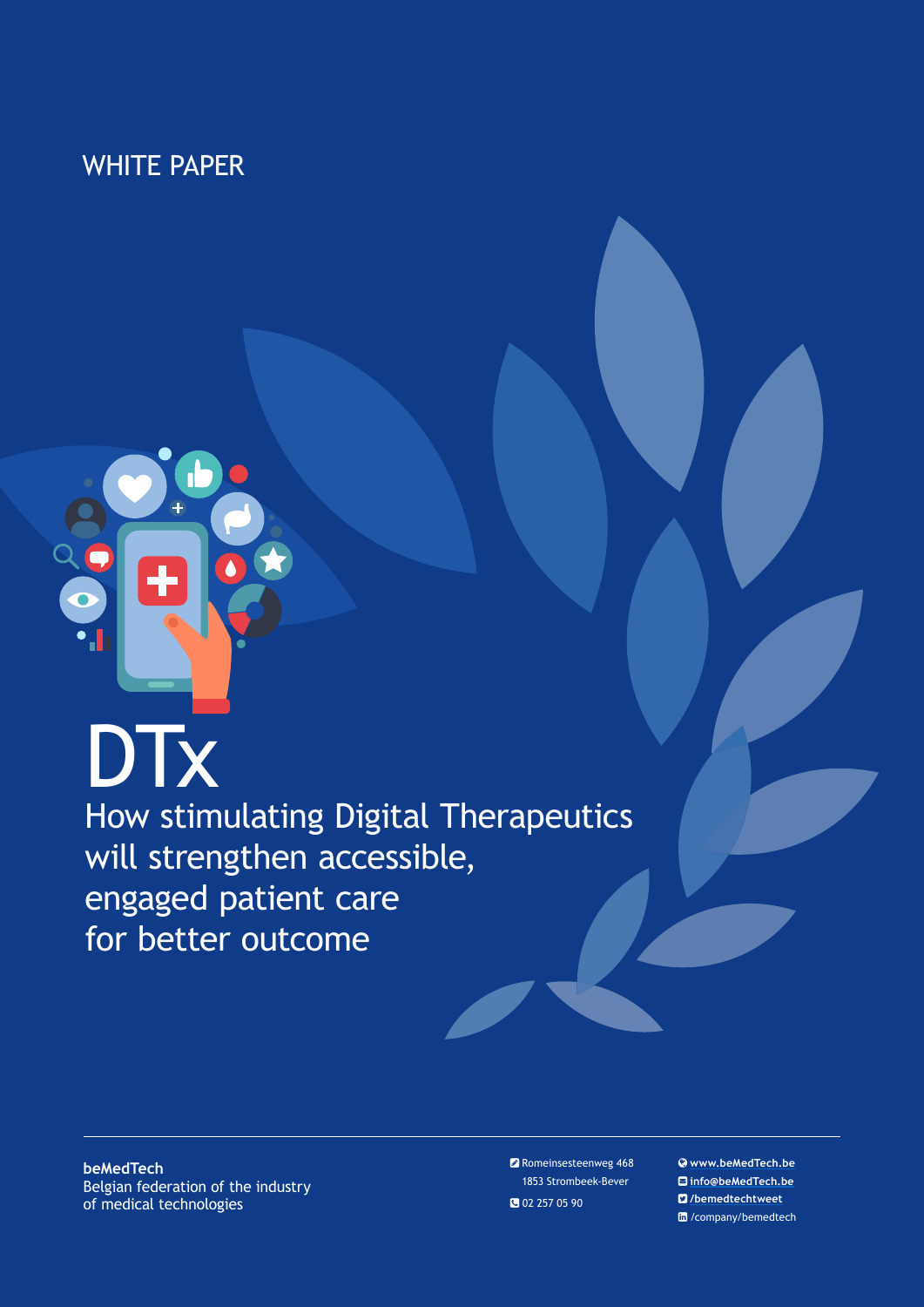

2

## **SUMMARY**



The digital evolution in healthcare is making significant progress. Digital tools intended to deliver therapy via digital means are rapidly evolving. These Digital Therapeutics (DTx) applications deliver evidence-based therapeutic interventions to patients to prevent, manage or treat a medical disorder or disease, with a wide variety of purposes. **The nature of Digital Therapeutics is hence characterized by its software-driven therapy**, differentiating them from other digital health applications that rather support or monitor the patient without delivering therapy.

**Digital therapeutics are designed and manufactured according to the latest standards for medical devices and comply with the European Union's Medical** 

**Device Regulation (EU MDR)**, hence being CE-certified as medical device. This means that they have proven their effectivity (being in line with medical device requirements based on strict clinical validations) as well as their safety and performance. In the Belgian medical device landscape, there is a lot of innovation going on in DTx and several concrete examples are given in the paper.

DTx strengthen the patient engagement for their therapeutic pathway under guidance of a healthcare professional. Rethinking the financing of such pathway is crucial to accelerate adoption and incentivize the possible use of DTx, rewarding the value they bring, ranging from improved quality of care and of life, to more personalized therapeutic approaches and healthcare savings. Therefore, **government initiatives should be taken to stimulate the adoption of DTx in the healthcare system as surrounding countries are doing nowadays**.

The Belgian healthcare authorities created the mHealthBelgium validation pyramid for mobile health applications, consisting of 3 levels and being the unique path towards national reimbursement for the use of such digital tools within a care path. **Why not applying the mHealthBelgium pyramid framework for more than pure mhealth applications, but embrace all DTx applications used by patients?**

## **THE TIME TO ADOPT DIGITAL THERAPEUTICS IS NOW.**

**Investing in Digital Therapeutics is investing in accessible and affordable care with better health management. beMedTech is calling the policy makers to enable easy and fast access to DTx applications through adequate innovation funding.**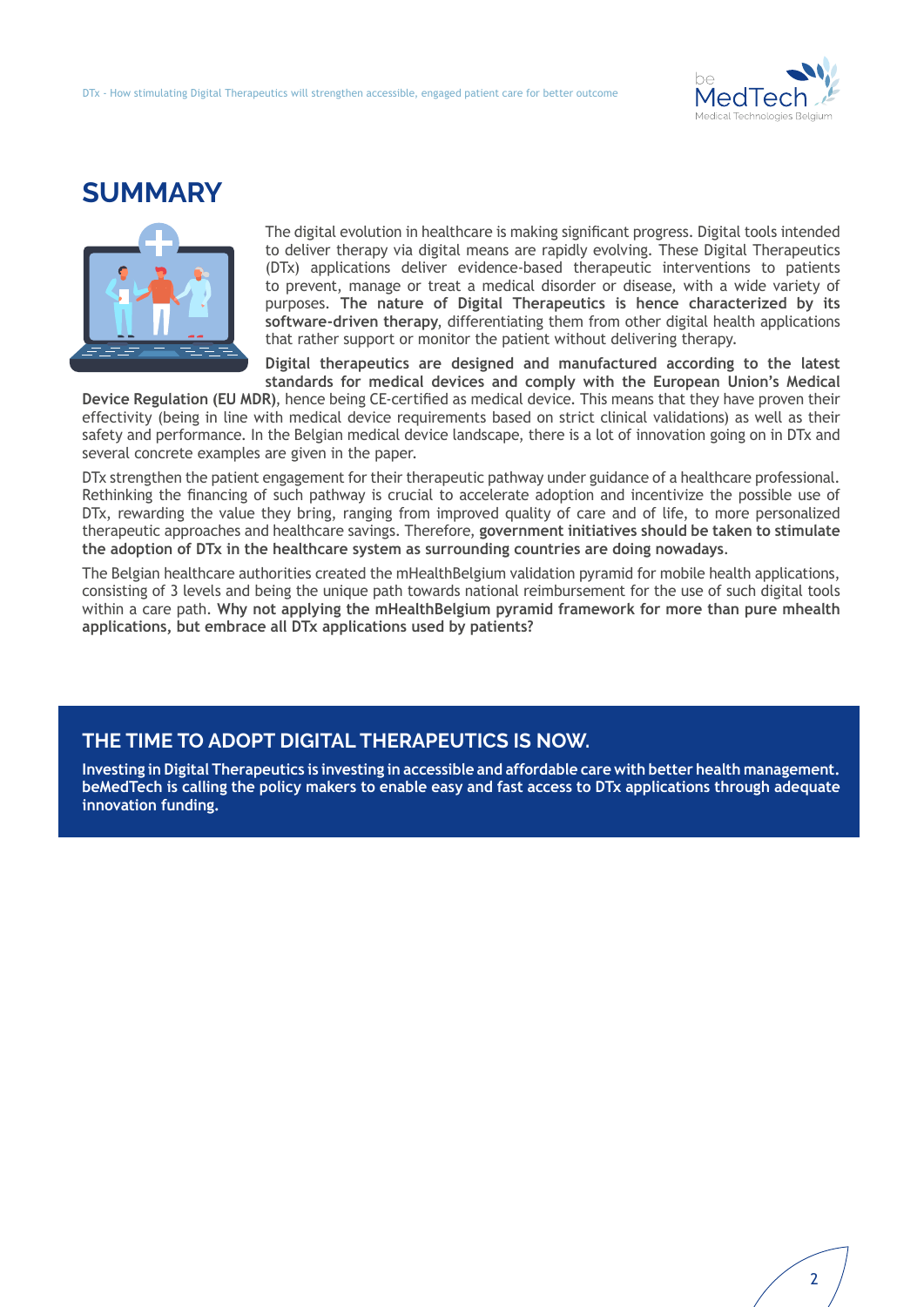

# **SETTING THE DIGITAL THERAPEUTICS SCENE**

### **INTRODUCTION**

The digital revolution in healthcare is making significant progress. Over the past five years, the capabilities for healthcare providers to make their care more accessible for patients through digital health has evolved rapidly. Different categories of digital health tools have become available and are making their breakthrough into standard care. These digital tools are predominantly supporting the clinical workflow and the follow-up and engagement of patients in their personalized care pathway.

*Digital Therapeutics (DTx) deliver an evidence-based software-driven medical intervention to prevent, manage or treat a disease.*

In addition to these digital health applications for care support, a very new category of therapeutic digital tools are now becoming available: they are intended to deliver therapy in a digital way. These Digital Therapeutics (DTx) applications deliver evidence-based therapeutic interventions to patients to prevent, manage or treat a medical disorder or disease**.** Such DTx applications cover a wide variety of purposes, from managing acute or chronic diseases in different clinical areas such as cardiology, neurology, diabetes or mental health to support patients during rehabilitation and finally even applying acute interventions or treatments.

## **DIGITAL THERAPEUTICS IS A NEW CATEGORY OF MEDICAL DEVICES**

Digital enablement is probably one of the most significant general progresses in the healthcare landscape. With the arrival of the Digital Therapeutics, a new era opens up in which patients can receive therapy itself through digital health tools. Digital Therapeutics strengthen the patient engagement for their therapeutic pathway under guidance of a healthcare professional. They are designed and manufactured according to the latest standards for medical devices and comply with the European Union's Medical Device Regulation (EU MDR), hence being CE-certified as medical device. This means that they have proven their effectivity (being in line with medical device requirements based on proper clinical validations) as well as their safety and performance. They can be software-only devices, but can also converge with specific hardware and sensors, approved for use in medical environment to provide a proper quantification of the therapeutic outcome. Digital Therapeutics can be used in a home setting as well as in a hospital or institutional environment. They have by definition to be safe and comply with the applicable e-health guidelines<sup>1</sup> and privacy regulations.

*Digital Therapeutics strengthen the patient engagement for their therapeutic pathway under guidance of a healthcare professional.*

*The nature of Digital Therapeutics is characterized by its software-driven therapy. This differentiates the DTx applications from other digital health applications.*

The nature of Digital Therapeutics is characterized by its software-driven therapy. This differentiates the DTx applications from other digital health applications that support or monitor the patient without delivering therapy, like telehealth applications to remotely monitor patients, wellness and wellbeing applications, patient health records and other digital documentation systems, diagnositic systems, …



**Digital Therapeutics are always delivered under the guidance of recognized healthcare professionals. Therefore, integration in the overall therapy landscape – including supporting identified diagnostics, recognition as alternative for existing therapeutic approaches and appropriate reimbursement – become increasingly important to optimize accessibility for patients.**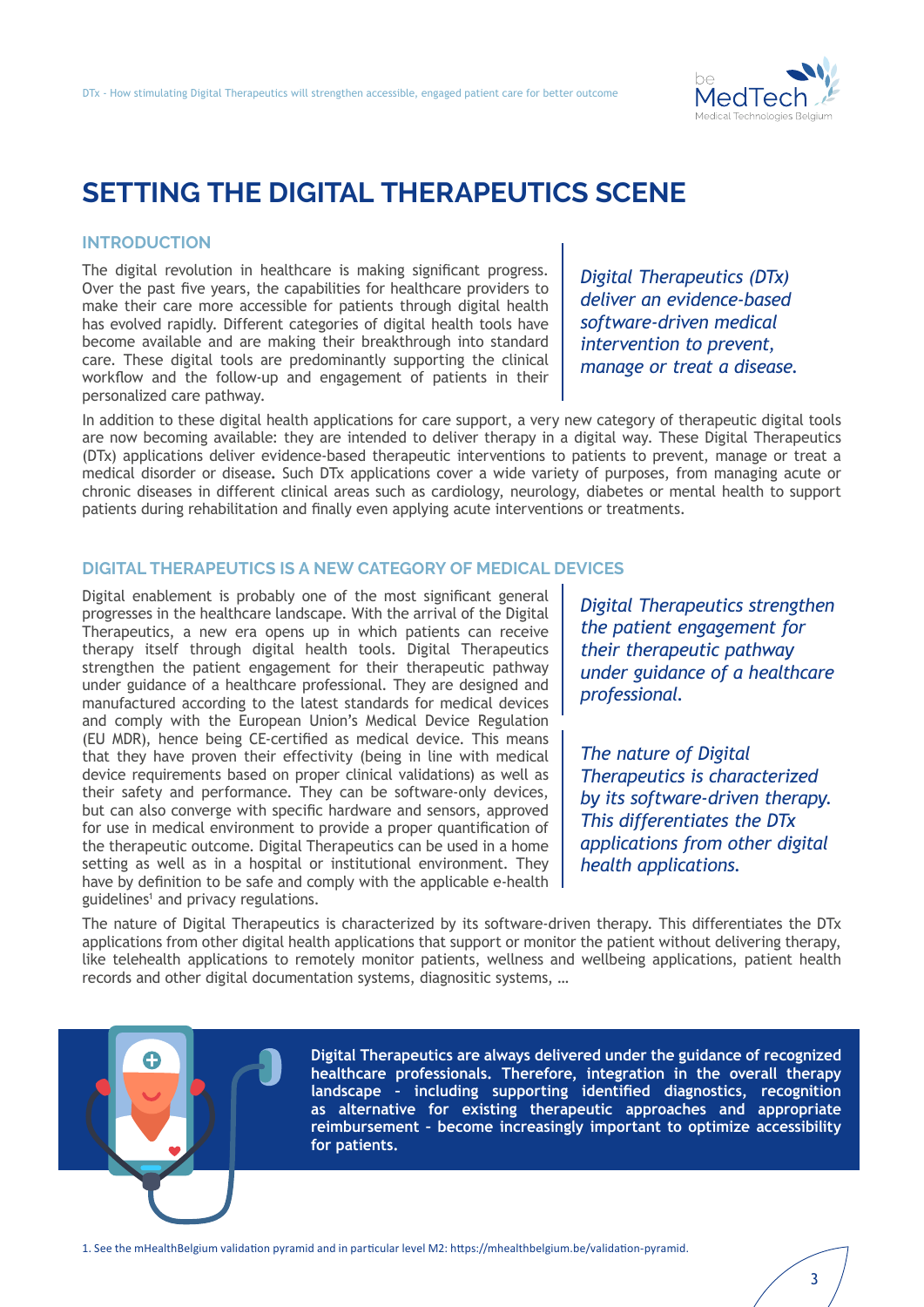

# **THE BELGIAN MEDICAL TECHNOLOGY LANDSCAPE IS ACTIVE IN DIGITAL THERAPEUTICS**



Digital Therapeutics emerge in the global healthcare landscape. With significant progresses in USA, France, Germany and UK, we see confirmation of the need for

digital therapy that is delivered to the patient in a seamless way using medical softwareonly devices or medical devices combined with other assets, e.g., sensors, actuators, implantables, … In the Belgian medical device landscape, there is a lot of innovation going on in Digital Therapeutics.

*In the Belgian medical device landscape, there is a lot of innovation going on in Digital Therapeutics.*

4

## **MULTIPLE PROVIDERS OFFER DTX APPLICATIONS IN DIFFERENT CLINICAL AREAS. WE HEREBY GIVE A NON-EXHAUSTIVE OVERVIEW OF APPLICATIONS IN DIFFERENT DOMAINS:**



## **1. Digital Therapeutics for acute and chronic disease management**

Therapy compliance is an important therapy success actor in chronic disease management. Providing DTx applications in stand-alone setup, combined with wearables or administration devices as a companion therapy or a fully Digital Therapy, offers a major opportunity to improve traceability of the effectivity of the therapy. In the Belgian market, different DTx applications are introduced to facilitate this healthcare improvement.

## *Example 1:*  **DIABELOOP**

**Roche** Diagnostics

Diabeloop's DBLG1 is a handheld with a self-learning algorithm and is used in combination with a pre-filled Accu-Chek Insight pump from Roche and the Dexcom G6 continuous glucose monitoring system to form a hybrid closed loop system for people with type 1 diabetes. It is intended to relieve people affected by this chronic condition from having to make constant

therapeutic decisions every day and night, and to allow them to live life without interruption. It automates Type 1 diabetes treatment. The algorithm analyses glucose measurements in real time. Every 5 minutes, a glucose value is transmitted to the device hosting the algorithm which calculates and adjusts the insulin delivery automatically.

The needed insulin doses are based on Diabeloop's DBLG1 algorithm which includes a combination of a published physiological model, a unique expert model and user-declared information about meal and physical activity. As users need to announce meal intakes and command the bolus doses to cover the meals and physical activity, Diabeloop's DBLG1 is considered "hybrid". The target value is achieved by a combination of basal, bolus and also rescue carbs recommendations. The system continually automates basal insulin delivery to maintain glucose levels in target range.

**→ [More info](https://www.accu-chek.be/nl/insight-loop)** 

## *Example 2:*  **HELPILEPSY**



Neuroventis' medical device software provides a platform for patients and healthcare professionals to manage neurological conditions. Through an application, patients self-manage their health and they can share data with their healthcare professionals. For patients with epilepsy, Neuroventis' platform delivers a first interactive psychological digital therapy program to improve self-management skills and increase quality of life. It consist of a 12-week program, combining personalized educational material, exercices and tools to effectively help patients in coping with their disease.

**→ [More info](https://www.helpilepsy.com)**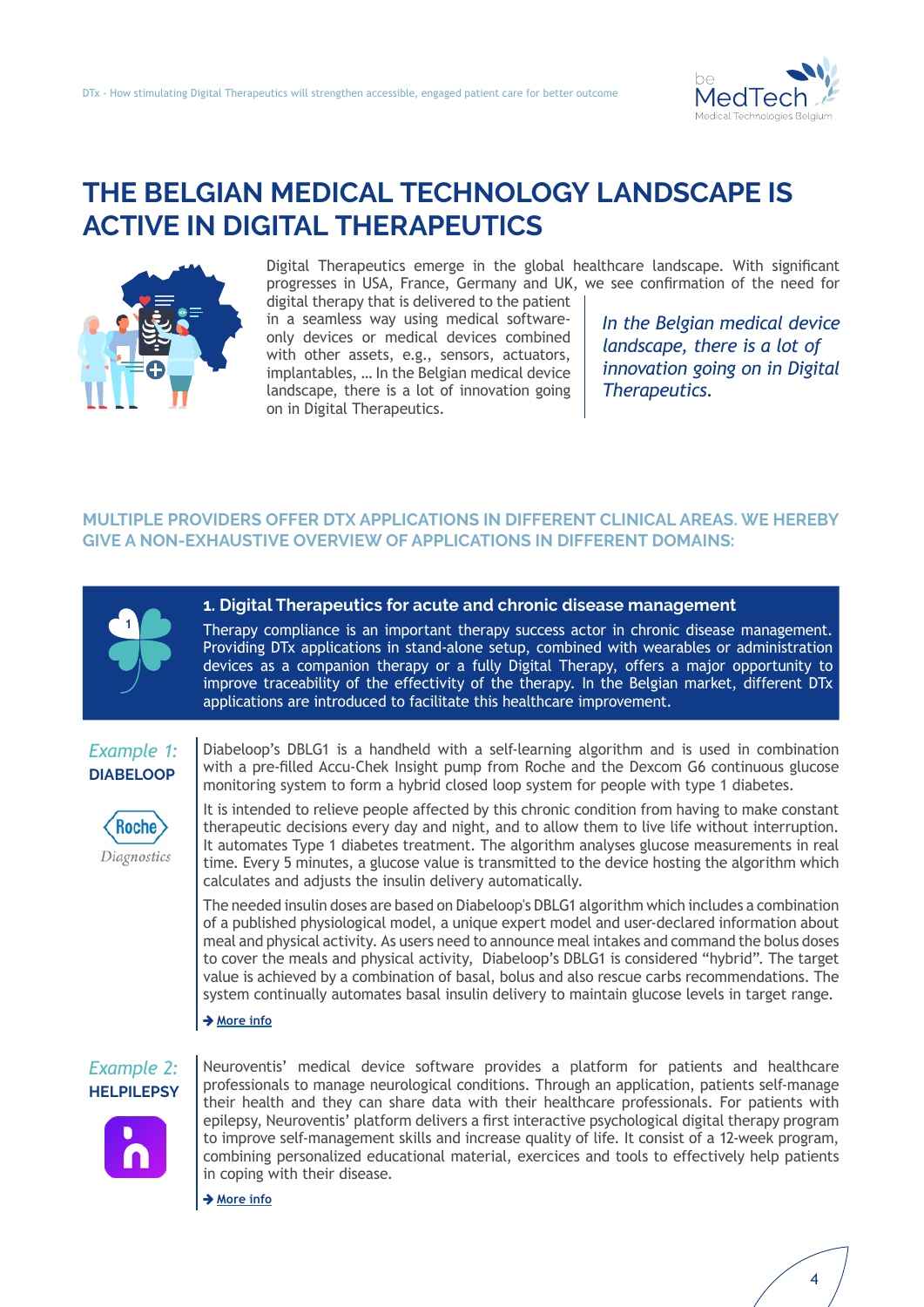



**<sup>2</sup> 2. Digital Therapeutics during acute care, intervention or treatment**  Digital Therapeutics capabilities enable new approaches for patient interventions or treatment pathways.

## *Example 3:*  **DIGITAL SEDATION**



Digital Sedation Therapy is a novel software-driven digital therapy to relieve anxiety and pain before, during and after interventions without the use of medication. The Virtual Reality sessions with embedded clinical hypnotherapy and integrative therapy induce light, medium to deep sedation and are evidence-based in multiple randomized controlled trials compared to pharmcological approaches or clinical hypnosis. Oncomfort Digital Sedation offers specific sessions for adults and children for interventions from 2 to 120 minutes and for managing pain and anxiety during repetitive therapy cycles e.g. in oncology or burn care. It reduces the use of sedative or antalgic medication up to 100% and has a positive outcome on patient and caregiver satisfaction, improves the workflow for caregivers taking away anxiety, pain or movement disturbances during therapy and has no reported side effects, which is a significant improvement compared to outcomes from pharmacological treatment.

**→ [More info](https://www.oncomfort.com/en)** 



#### **3. Digital Therapeutics for rehabilitation**

Significant opportunities have been shown for integrating DTx in rehabilitation pathways, leading to treatments that are more personalized, interactive and more effective, hence delivering better quality of care, better patient support and often also better clinical outcome.

## *Example 4:*  **MOVEUP THERAPY**

moveUP

In the field of rehabilitation after surgery, moveUP applies DTx for hip and knee arthroplasty patients and bariatric patients. moveUP strives to deliver a personalised, evidence based and most optimal treatment to patients, thereby delivering on value based healthcare. Patients prepare, recover & rehabilitate from their surgery through the means of a personalised and daily adapted treatment via the moveUP App and connected wearable sensors. Patients are followed up by a dedicated remote multi disciplinary health care team who assess the patient's status and progress via a medical dashboard. A combination of algorithms and health care professionals personalise and adapt the treatment on a regular basis. As a result the patient receives a daily personalised treatment consisting a.o. of care information, medication, exercise therapy, dietary & behavioural change and coaching. Next to orthopaedics and bariatrics, moveUP is being developed/tested in other domains like oncology, respiratory and conservative MSK treatments.

Note that the moveUP platform has the capabilities to be used both as a DTx as well as non-DTx Digital Health or Mobile Health application. The platform allows to enable/disable data driven algorithms that drive/adapt the treatment/therapy of the patient depending on the intended use and targeted treatment.

**→ [More info](www.moveup.care)** 



#### **4. Digital Therapeutics for other domains such as mental health**

Currently there are probably no DTx applications in this domain already active on the Belgian market, but those are expected very soon. Lots of DTx products for mental health does exist in USA but also in neighbouring countries such as Germany and United Kingdom. They focus for example on treating a depression or burn-out while other are providing digital therapy to deal with fear, stress, anxiety or other mental problems. Some DTx examples that exist and have been approved nowadays in Germany are: HelloBetter, novego, deprexis, Mindable, etc.

5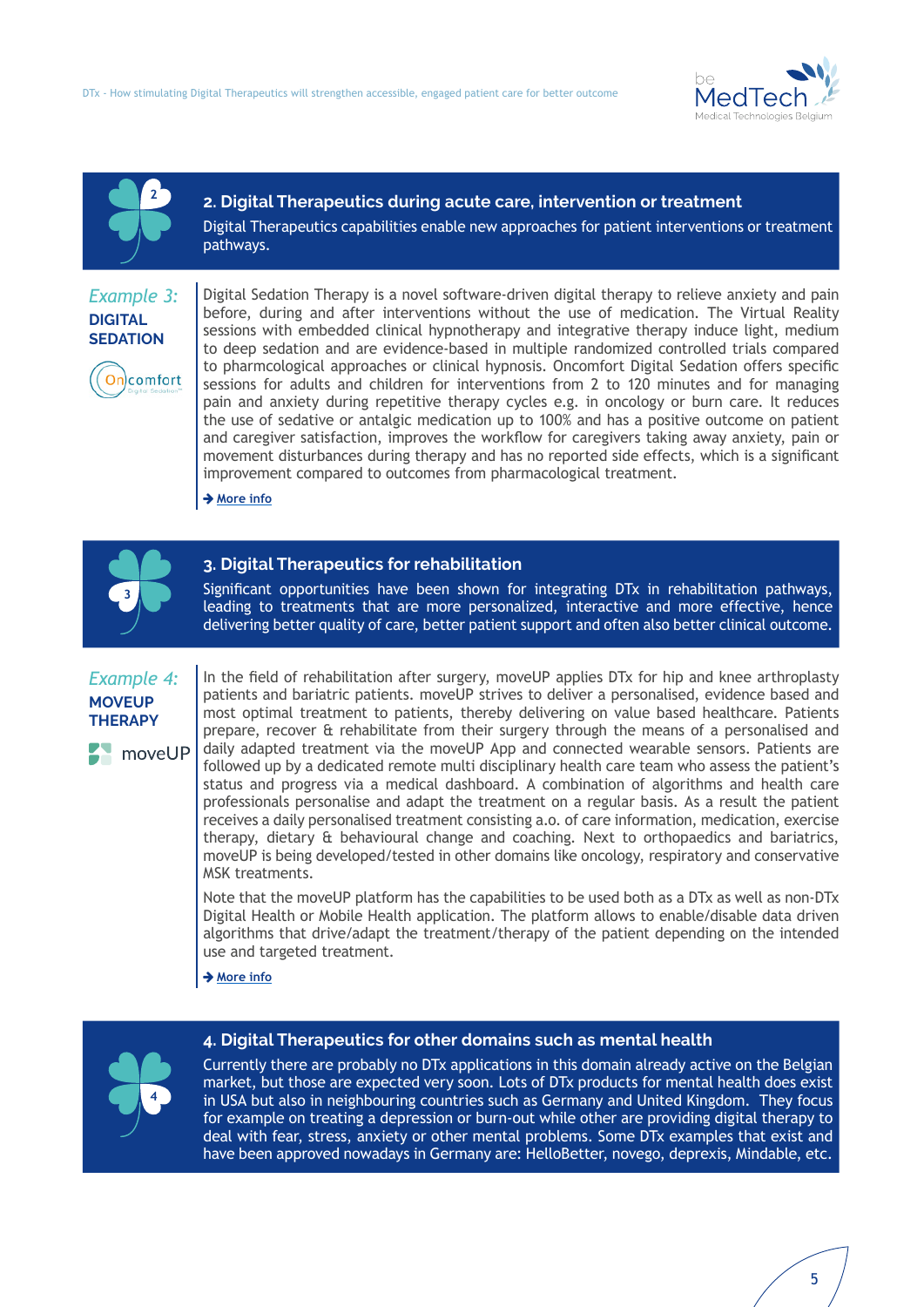

# **MARKET ACCESS FOR DTx IN LINE WITH MEDICAL DEVICE REGULATION**



## **DTx CONFORM MEDICAL DEVICE REGULATION WARRANTS SAFETY AND PERFORMANCE**

A first step towards adoption of DTx in standard care is the approval of the therapy and/or therapeutic devices. The European Union's Medical Device Regulation 2017/745 (EU MDR) came into effect on 26 May 2021 with a stronger framework for validation of medical devices. The new MDR has a particularly large impact on medical device software (MDSW). On the one hand, the definition of a medical device has been enlarged, which results in much more healthcare-related software falling under the regulation with all of its implications.

On the other hand, those software tools, including DTx, will be categorized as class II (or higher) medical devices, meaning the certification has to be granted by a notified body. In the past, many software applications were categorized as class I, for which the company itself could mostly define the 'declaration of conformity', without the need of such official notified body. For detaills, see Rule 11 from the Annex VIII of the MDR<sup>2</sup>.

*Digital Therapeutics (DTx) are Medical Device Software and need to comply to the European Medical Device Regulation.*

All new MDSW, including DTx, needs to comply to this regulation. Nevertheless, the second corrigendum to the MDR allows a grace period for the certification of MDSW which was self-certified class I under the previous Medical Devices Directive 93/42/EEC (MDD) but will be up-classified under the MDR. Such MDSW may rely on its current certification till maximum 25 May 2024. However, if any significant change takes place, certification has to be done under the new regulation. The grace period regarding certification should not be considered as a delay in compliance to the MDR. Manufacturers still have to set up quality management systems and procedures for risk management, clinical evaluation as well as post-market surveillance, and maintain these procedures, hence following all MDR requirements.

## **QUALITY GUARANTEED BY PROVEN BENEFITS**

The need of a clinical evaluation assessment report is added to the requirements under the new Medical Device Regulation. This report proves the clinical benefits of the medical software, including the proof that the benefit is meaningful and measurable, and that it offers patient-relevant clinical outcome. Besides the evidence on clinical benefit, also clinical data has to be provided proving the safety and performance of the MDSW.

*beMedTech is calling to apply the mHealthBelgium pyramid framework for more than pure mhealth applications, but embrace all DTx applications used by patients.*

6

### **USING THE EXISTING MHEALTHBELGIUM FRAMEWORK FOR DTx VALIDATION**

The Belgian healthcare authorities created the mHealthBelgium validation pyramid for mobile health applications, consisting of 3 levels and being the unique path towards national reimbursement for the use of such digital tools within a care path. Some DTx applications are mobile health applications and hence fit within the pyramid, but other DTx do not fit in this framework.

Nevertheless, the same criteria (namely compliance to MDR and GDPR in level M1, ICT criteria for safe communication and connectivity in level M2, evidence for reimbursement in level M3) are perfectly applicable for all DTx. Consequently, beMedTech is calling to apply the mHealthBelgium pyramid framework for more than pure mhealth applications, but embrace all DTx applications used by patients.

2. Rule 11 from the Annex VIII of the MDR states the following:

— death or an irreversible deterioration of a person's state of health, in which case it is in class III; or

— a serious deterioration of a person's state of health or a surgical intervention, in which case it is classified as class IIb

Software intended to provide information which is used to take decisions with diagnosis or therapeutic purposes is classified as class IIa, except if such decisions have an impact that may cause: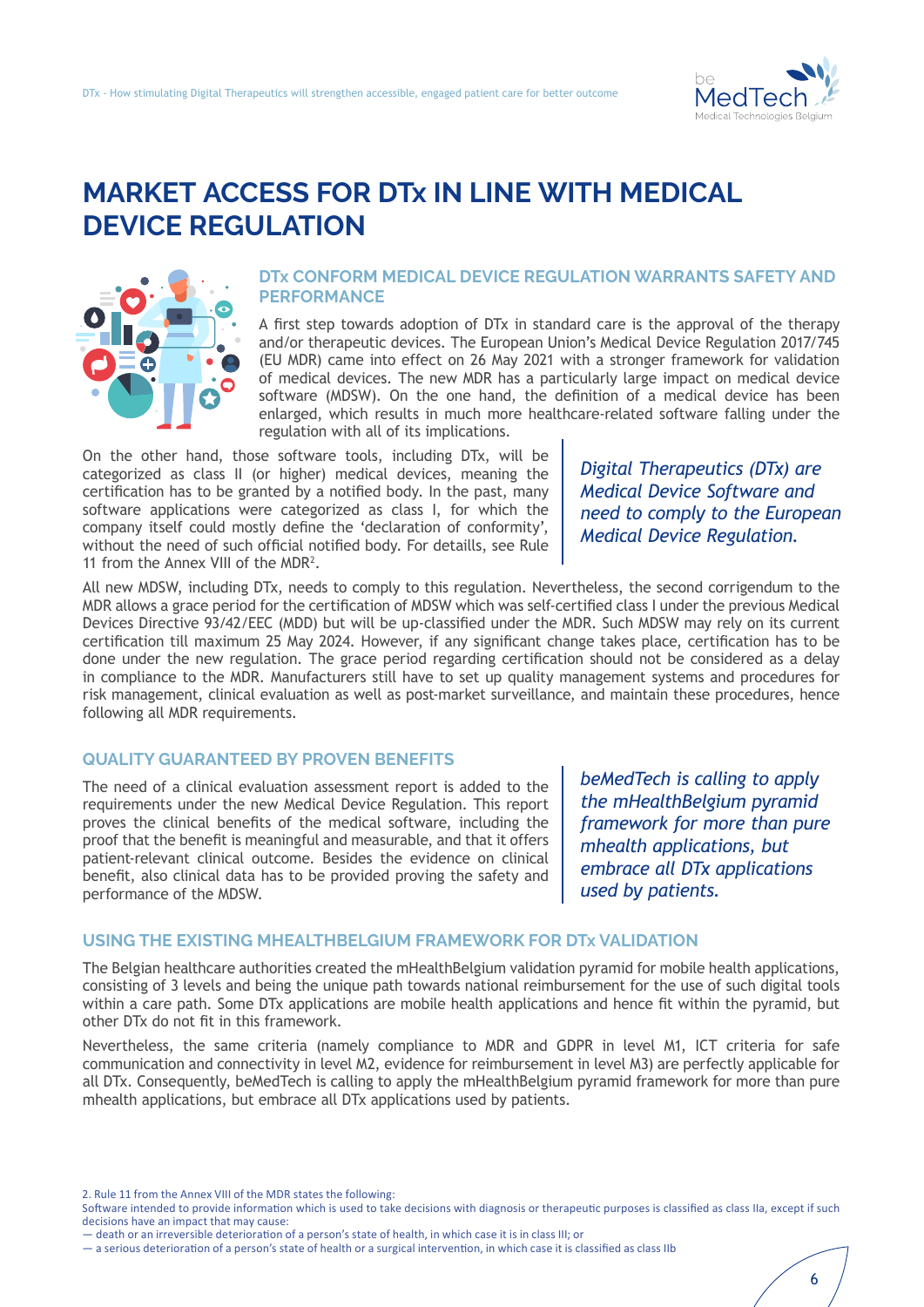



## **ADOPTION AND FINANCING OF DTx APPLICATIONS**



**The breakthrough of innovative DTx will strongly depend on its fit in the current healthcare supply landscape. This requires integration within the clincial or therapeutic pathway on the one hand and appropriate financing on the other hand**.

Both are of course directly interrelated. Integration of DTx in the corresponding pathway (existing or new to be created) is key to guarantee a smooth therapeutic workflow for patients and caregivers. Rethinking the financing of such pathway is crucial to accelerate adoption and

incentivize the possible use of DTx, rewarding the value they bring, ranging from improved quality of care and of life, to more personalized therapeutic approaches and healthcare savings.

Given the nature of MDSW – software is by definition rapidly evolving – , one cannot apply the classical HTA (Health Technology Assessment) principles requiring large-scale evidence. Therefore, being on the market and having temporarily reimbursement would allow the collection of all required evidence about the true effectiveness and short-term impact. Moreover, the post-market surveillance, anyway now required under MDR, will also provide significant information on the acceptance, therapy compliance and real added value on the long term.

Government initiatives should be taken to stimulate the adoption of DTx in the healthcare system. In Germany, for example, the adoption of DTx has been stimulated through the provisional approval and reimbursement within the fast track of the DiGA framework (Digital Care Act), a mechanism that has been copied by France. In USA, the Breakthrough Devices Program and the Safer Technology Program (STeP) have given accelerated access to market for DTx applications.

*Government initiatives should be taken to stimulate the adoption of DTx in the healthcare system.* 

*Rethinking the financing of such pathway is crucial to accelerate adoption and incentivize the possible use of DTx, rewarding* 

*the value they bring.*

In March 2022, 31 DTx applications has been reimbursed under the DiGA framework (include here reference to https://www.bfarm.de/EN/Medical-devices/Tasks/Digital-Health-Applications/\_node.html via footnote), either for provisional or final listing. Oppositely, in Belgium there is only 1 application temporarily reimbursed while the mHealthBelgium framework already exists for a longer time.

7